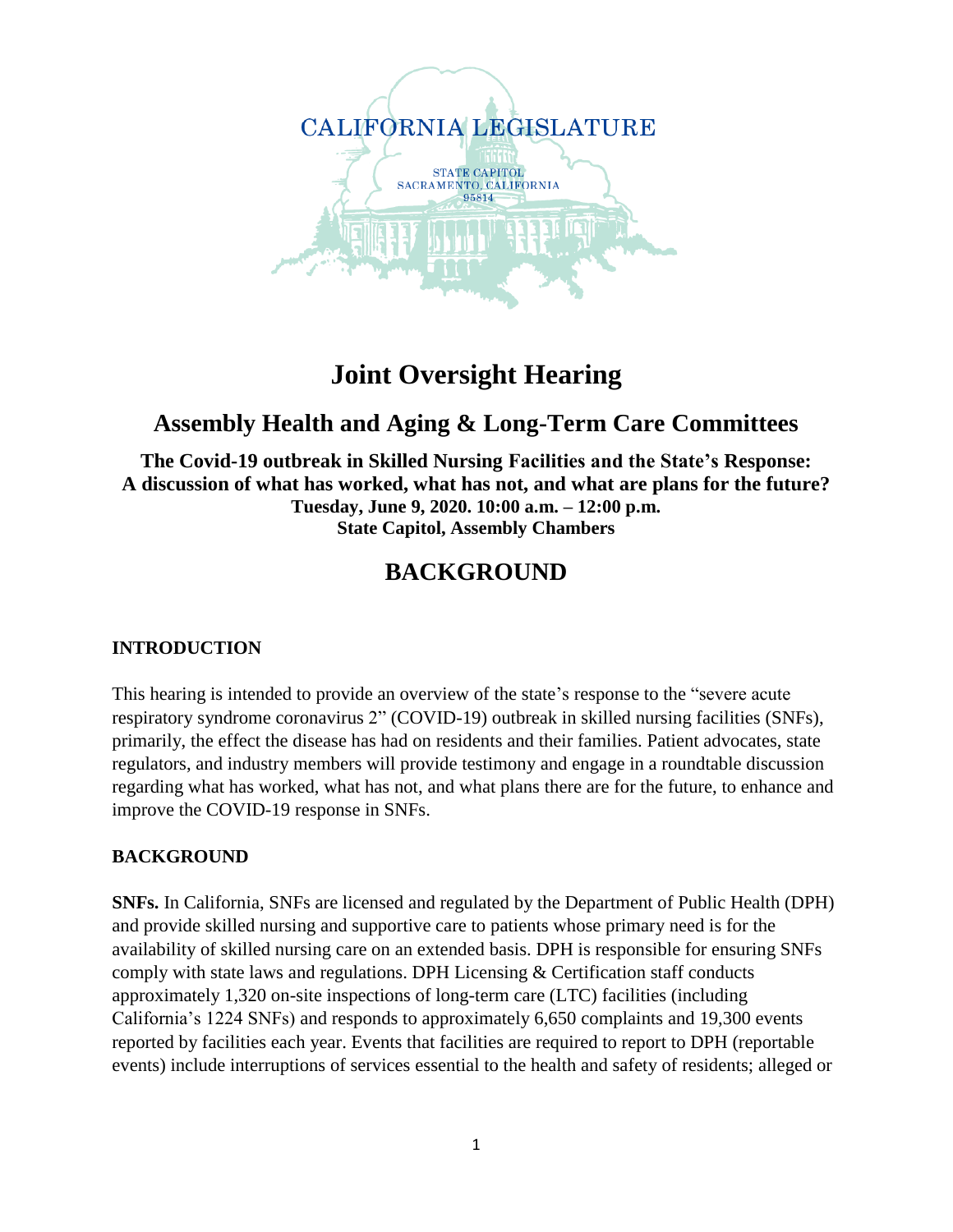suspected abuse; all fires, disasters, and other risks to resident life or health resulting from accidents or incidents at the facility; and, administrator or director of nursing personnel changes. Investigation of complaints and reportable events also require on-site inspections. These inspections, called surveys, evaluate compliance with both state and federal requirements.

DPH requires LTC facilities to correct less serious deficiencies by implementing a written plan of correction without incurring fines or other penalties. If warranted, DPH may impose a fine, appoint a temporary manager or receiver, suspend or revoke the facility's license, or use other remedies for violations as provided by state or federal law. State law categorizes citations that impose a civil monetary penalty as Class B, A, or AA. The associated fines range from \$100 to \$1,000 for Class B; \$5,000 to \$20,000 for Class A; and, \$25,000 to \$100,000 for Class AA. The citation class and amount of the fine depends upon the significance and severity of the substantiated violation. Federal enforcement remedies include a written plan of correction, directed training, state monitoring, denial of payment for new admissions, ban on admissions, and fines ranging from \$50 to \$10,000 per day for survey violations and \$1,000 to \$10,000 for specific instance violations, such as a determination of immediate jeopardy or significant harm to the patient. While DPH can impose state fines, it can only recommend to the federal Centers for Medicare & Medicaid Services (CMS) that a federal remedy other than a written plan of correction be imposed. CMS may impose, modify, or waive DPH's recommended remedy.

Prior to the COVID-19 outbreak, all SNFs were required to have a staff member as a designated Infection Preventionist (IP); however, they are only mandated part-time, and generally have other full-time responsibilities. IPs are responsible for developing an infection prevention program that includes evidence-based practices to prevent healthcare-associated infections (HAIs) and provide safe, quality resident care. An infection prevention program should include policies and procedures that require the following:

- 1. Standard and transmission-based precautions;
- 2. Respiratory hygiene/cough etiquette;
- 3. Cleaning and disinfection of the environment and resident care equipment, including "who cleans what";
- 4. Use of Environmental Protection Agency-approved cleaning agents according to manufacturer instructions;
- 5. Evidence-based methods to prevent infection for residents with invasive devices such as urinary catheters, ventilators, or intravascular devices;
- 6. Vaccination for residents and health care personnel (HCP); and,
- 7. Screening and work restrictions to prevent HCP with a communicable illness from working with residents while ill or infected.

According to DPH's website, its Division of Communicable Disease Control (DCDC) works to promptly identify, prevent, and control infectious diseases that pose a threat to public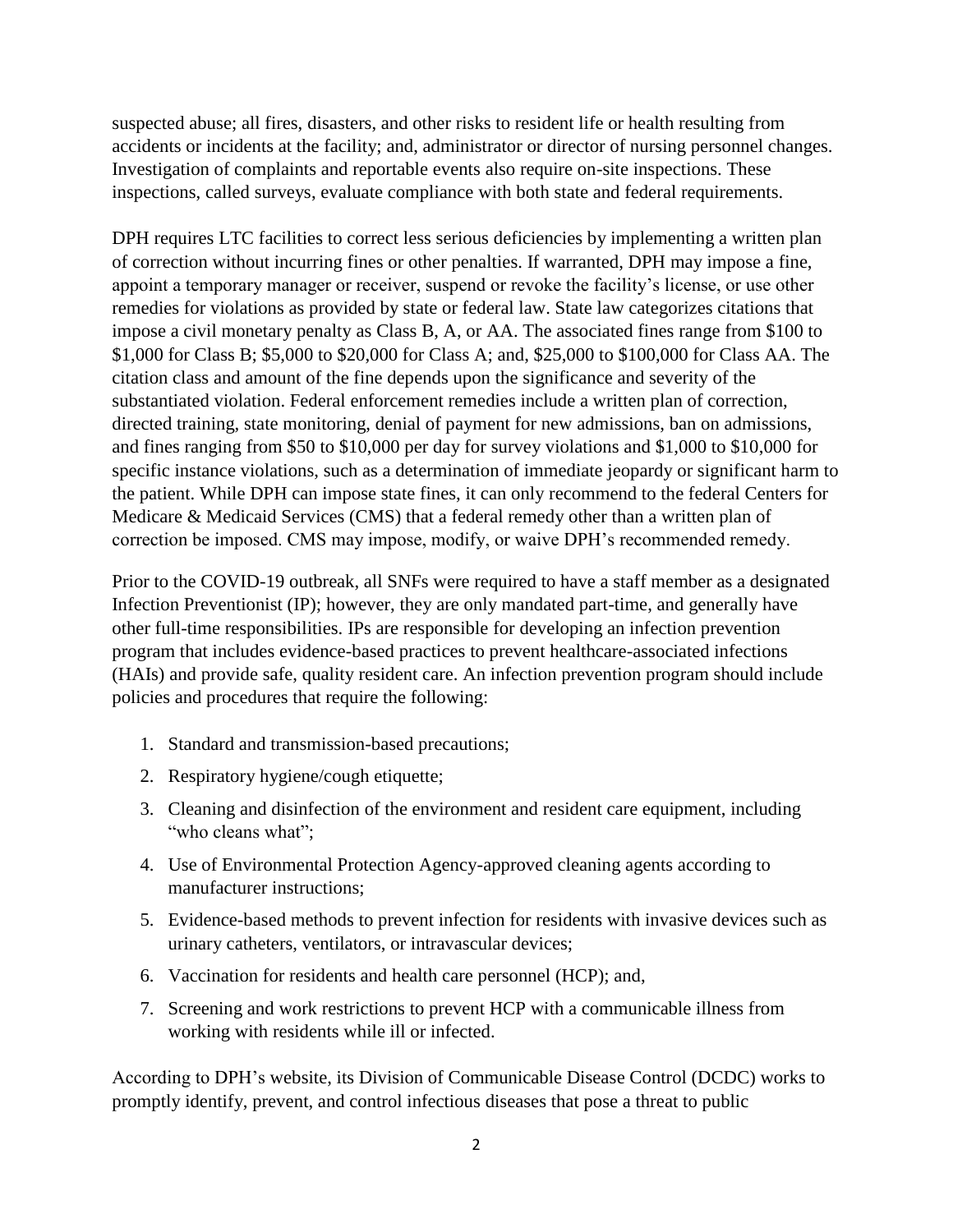health. DPH works with local health officers (LHOs) to implement infectious disease control at the local level through the 61 legally-appointed physician LHOs in California, one from each of the 58 counties and the three cities of Berkeley, Long Beach, and Pasadena. DCDC identifies, prevents and controls infectious diseases that pose a threat to public health, including emerging and re-emerging infectious diseases, vaccine-preventable agents, bacterial toxins, bioterrorism, and pandemics. DCDC works with LHOs to identify and monitor reported cases of 90 reportable diseases, including recently added COVID-19. These reportable diseases and conditions are reported by health care providers and laboratories to LHOs, who then report this information to DPH.

In the case of a death due to a reportable disease, a physician or other person who has charge of a deceased person's body is required to call the coroner upon a death "known or suspected as due to contagious disease and constituting a public hazard." The coroner issues a tracking number as proof of the notification. The coroner decides whether to test the body and/or investigate the case. When the coroner's inquiry is over, the coroner is supposed to personally sign the death certificate, although if there's no doubt that the death was due to COVID-19, the coroner may choose not to investigate further and tell the physician over the phone that the coroner is delegating the duty to sign the death certificate to the physician. The coroner has to authorize the release of the decedent to the selected funeral home. The local registrar of births and deaths is not supposed to file the death certificate without the coroner's tracking number.

According to the DPH website, as of June 2, 2020, there have been a total of 5,746 confirmed COVID-19 cases in SNF HCPs, and 9,749 residents. There have been 52 HCP deaths, and 1,835 resident deaths.

**COVID-19**. COVID-19 is a viral respiratory illness caused by a new coronavirus. Coronaviruses are a large family of viruses that are common in people and many different species of animals, including camels, cattle, cats, and bats. COVID-19 was first reported in Wuhan, Hubei Province, China in November 2019. Over the next few months, the illness spread to almost every country. COVID-19 was declared a pandemic by the World Health Organization on March 11, 2020. COVID-19 can cause mild to severe illness; most severe illness occurs in adults 65 years and older and people of any age with serious underlying medical problems. On February 29, 2020, Washington State reported the first death in the U.S. from the new coronavirus, the first HCP to be infected with the disease; and most worrying, the first known outbreak in a SNF. The facility in Kirkland, Washington, reported that approximately 27 of the 108 residents and 25 of the 180 staff as having some symptoms. Due to the severity of the COVID-19 crisis, on March 4, 2020, Governor Newsom issued an Executive Order declaring a state of emergency and on March 19, 2020, issued a stay at home order.

According to the DPH website, as of June 2, 2020, there are a total of 115,310 positive cases and 4,286 fatalities in California. Over 40,000 of these cases are in individuals 50 years or older. Of the total COVID-related fatalities in the state, 1,835 (over 40%) have been SNF residents.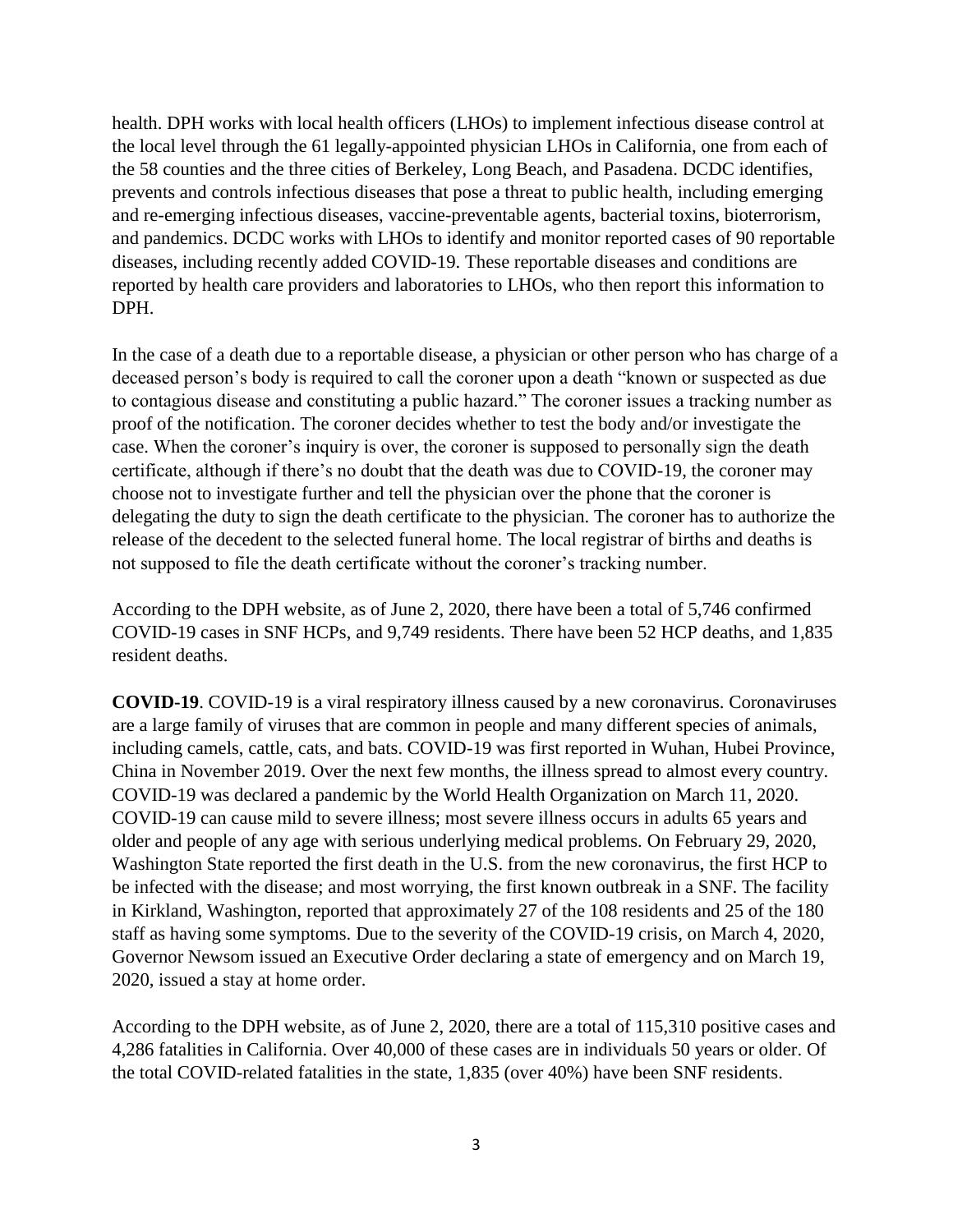### **STATE'S RESPONSE TO COVID-19 IN SNFs**

The state's public response to the COVID-19 outbreak began on January 23, 2020, with All Facility Letter (AFL) 20-09 from DPH, which provided information on COVID-19 and contained the latest Centers for Disease Control and Prevention (CDC) information, including infection control guidance, criteria for evaluation of patients, and recommendations for reporting, specimen collection, and testing. The letter states that as of that date, there were no confirmed cases of COVID-19 in California. According to DPH, on January 24, 2020, DPH activated a "medical action center," re-deploying 600 registered nurse surveyors from CMS facility licensing survey work, to provide technical assistance for infection control in SNFs. Since March 2020, the state's focus has been preparing for a potential surge in COVID-19 cases, creating alternative care sites and increasing the number of hospital beds. "Flex" spaces, such as Sleep Train Arena in Sacramento, and the Los Angeles Surge Hospital (leased by the state on March 21, 2020) which were outfitted as temporary hospital spaces, should they be needed.

Additionally, in early March, DPH HAI teams began offering webinars for SNF staff to provide training on infection control, and on May 7, 2020, DPH began hosting weekly SNF Infection Prevention calls to discuss COVID-19 updates. The calls have focused on infection prevention guidance, and topics covered have included the importance of the IPs' communication with SNF administrators and nursing staff, the IPs' leadership role, the importance of handwashing, and assistance with developing COVID-19 mitigation plans.

In March, CMS also instructed SNFs to limit almost all visitors and the State Long Term Care Ombudsman ordered ombudsmen to refrain from providing in-person visits. According to the Long-Term Care Ombudsman Association, ombudsmen are still providing advocacy services, utilizing telephone, video/conference calls, virtual meetings, and email to "meet" with residents, residents' families and responsible parties, and facility administrators and staff. In addition, ombudsmen are conducting local community outreach events to educate the public regarding issues that affect care facility residents.

On May 8, 2020, CMS published an interim final rule requiring SNFs to report COVID-19 facility data to the CDC (via DPH), and, to notify residents, residents' representatives, and families of residents of when there are COVID-19 positive residents or HCPs in the facility. The report must include, but is not limited to, the following:

- 1. Suspected and confirmed COVID-19 infections among residents and staff, including residents previously treated for COVID-19;
- 2. Total deaths and COVID-19 deaths among residents and staff;
- 3. Personal protective equipment (PPE) and hand hygiene supplies in the facility;
- 4. Ventilator capacity and supplies in the facility;
- 5. Resident beds and census;
- 6. Access to COVID-19 testing while the resident is in the facility;
- 7. Staff shortages; and,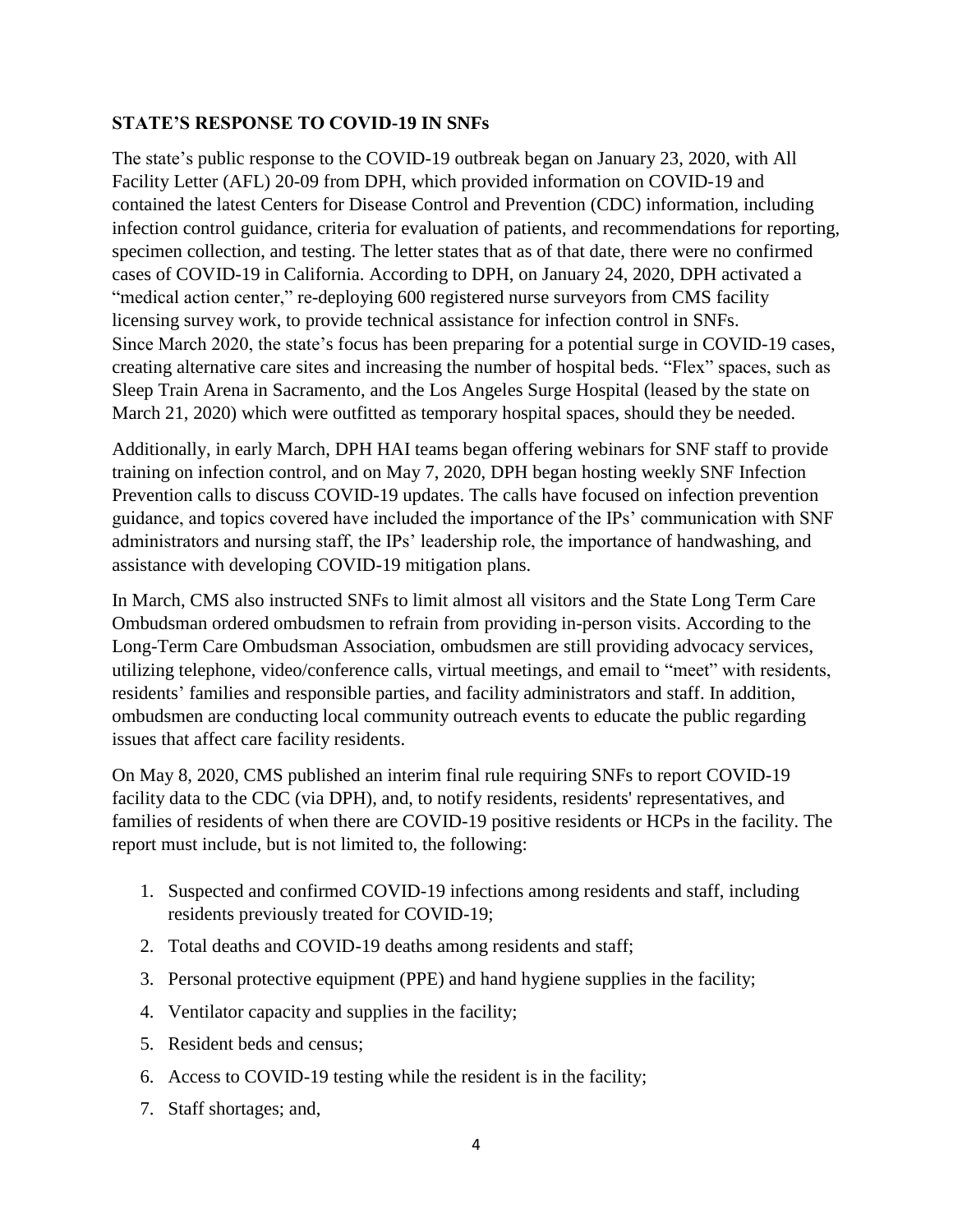8. Other information specified by the Secretary of the Health and Human Services Agency (HHS).

Beginning May 14, 2020, SNFs must directly report the information above to DPH daily, via the SNF COVID-19 Survey no later than 12:00 P.M. Pacific Standard Time. DPH then reports this information to the CDC. According to DPH, this is a new system for these facilities, and while compliance is overwhelming, participation rates are not 100% every day, leading to some fluctuations in the data.

**COVID-19 Mitigation Plan Requirements.** On May 11, 2020, DPH issued AFL 20-52, advising SNFs of the requirement to submit a facility specific COVID-19 mitigation plan to DPH within 21 calendar days (June 1, 2020). Subsequently, AFL 20-53 provided updated infection control guidance for HCP. The mitigation plan must include the following six elements:

- 1. **Testing and Cohorting**. The SNF will develop a plan in conjunction with DPH and its local health department (LHD) for regular testing of residents and staff, including how test results will be used to inform resident and HCP cohorting;
- 2. **Infection Prevention and Control**. SNFs must now have a full-time, dedicated IP. This can be achieved by more than one staff member sharing this role, but a plan must be in place for infection prevention quality control. DPH's HAI Program has developed training materials for SNF IP staff. The SNF must ensure HCPs receive infection prevention and control training and can work with DPH to develop a reasonable implementation timeline and plan to bring on the necessary IP staff;
- 3. **PPE**. The SNF must have a plan for adequate provision of PPE, including types that will be kept in stock, duration the stock is expected to last, and information on established contracts or relationships with vendors for replenishing stock;
- 4. **Staffing Shortages**. The SNF must have policies in place to address HCP shortages, including contingency and crisis capacity strategies;
- 5. **Designation of Space**. The SNF must have policies in place for dedicated spaces within the facility to ensure separation of infected patients and for eliminating movement of HCP among those spaces to minimize transmission risk. In the event the facility cannot designate space, they are to communicate the limitation to their local public health department and DPH Licensing district office; and,
- 6. **Communication**. A designated staff member must be assigned responsibility for daily communications with staff, residents, and their families regarding the status and impact of COVID-19 in the facility.

AFL 20-52 states that each facility will receive a visit from DPH to validate its certification at least every six to eight weeks. If DPH determines that a facility is not implementing its approved mitigation plan and identifies unsafe practices that have or are likely to cause harm to patients, DPH may take enforcement action including calling for an immediate jeopardy situation which may result in a civil penalty.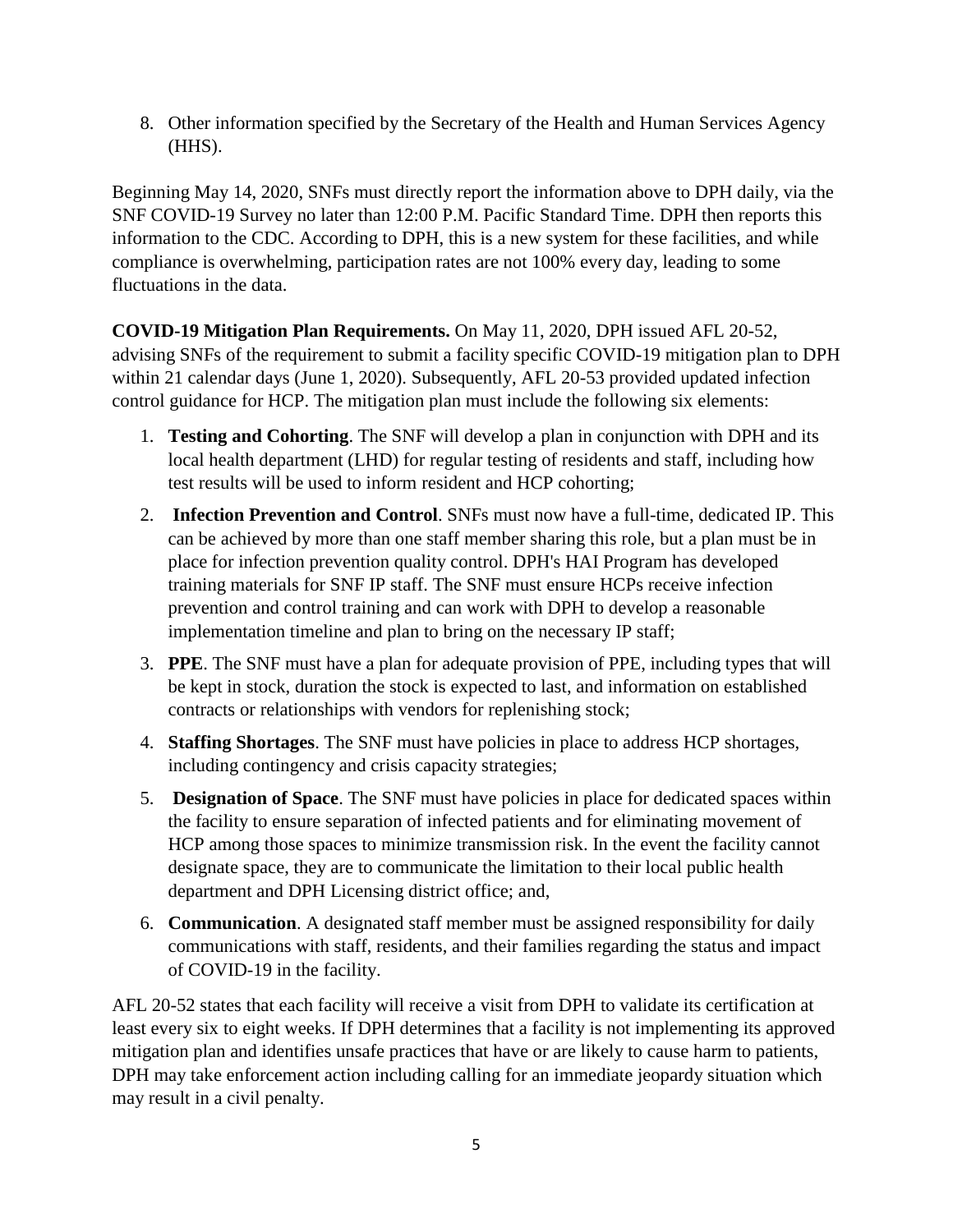AFL 20-52 also notes that Polymerase Chain Reaction (PCR) testing to detect COVID-19 infection is becoming more readily available at hospitals, academic, commercial, and public health laboratories across California and, if necessary, DPH can assist facilities with acquiring access to testing.

**PPE.** AFL 20-52 states that cloth face coverings may be worn in the facility by patients and the limited number of allowable visitors but should not be considered PPE for HCP because their capability to protect HCP is unknown and they should not be worn in lieu of a respirator or facemask during the provision of patient care. AFL 20-52 instructs HCP to continue to wear their respirator or facemask (implementing extended use) while in the healthcare facility instead of intermittently switching back to their cloth face covering, possibly causing self-contamination. HCP should remove their respirator or facemask and put on their cloth face covering when leaving the facility at the end of their shift. AFL 20-52 also notes that visitors and patients should be wearing their own cloth face covering upon arrival to the facility per CDC recommendations. AFL 20-52 states that this recommendation does not change CDC's guidance for HCP to use N95 or equivalent respirators when providing care for patients with suspected or known COVID-19 infection.

Facilities that do not have sufficient supplies of N95s or equivalent respirators are instructed to prioritize their use for activities and procedures that pose high risks of generating infectious aerosols, using facemasks for care that does not involve those activities or procedures. Once an adequate availability of supplies is reestablished, the guidance states that N95s and equivalent respirators use should resume for all HCP caring for these patients.

**Staffing Requirements**. AFL 20-52 also addresses contingency and crisis strategies to address staffing shortages, referencing CDC-released guidance on mitigating HCP staffing shortages for healthcare facilities experiencing staffing shortages due to HCP exposures, illness, or need to care for family members at home. The CDC guidance includes contingency and crisis capacity strategies that healthcare systems and facilities can consider in coordination with their LHDs. AFL 20-52 states that SNFs should plan for implementing contingency capacity strategies when anticipating staffing shortages, including, but not limited to, the following:

- 1. Determining the minimum number of staff needed to provide a safe work environment and patient care;
- 2. Identifying additional HCP to work in the facility pursuant to state emergency waivers or changes in licensing or certification requirements;
- 3. Contacting the Medical Heath Coordination Center call-in line for immediate staffing needs. All facilities must report directly to the coordination center before proceeding to evacuation;
- 4. SNF will provide DPH District Office with list of available positions they are hiring for and DPH may assist in connecting with available HCPs in the area;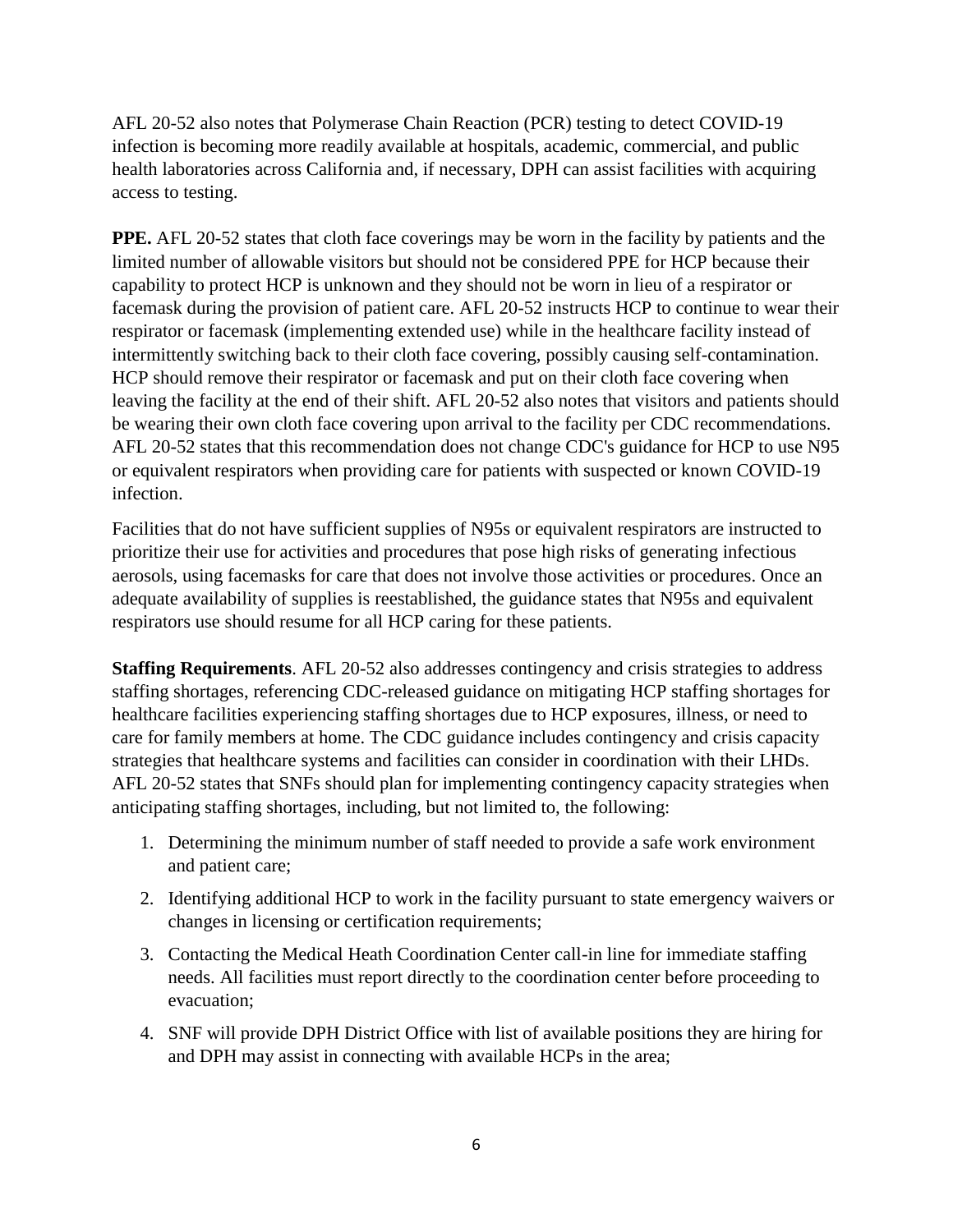- 5. DPH will work with SNFs to address social factors that might prevent HCP from reporting to work such as transportation or housing if HCP live with vulnerable individuals and provide the SNF with any available solutions for the geographic area; and,
- 6. Developing plans to allow asymptomatic HCP who have had an unprotected exposure to COVID-19 to continue to work under specified conditions.

Finally, AFL 20-52 notes that facilities should also be aware of and engage in regional planning efforts to transfer residents with COVID-19 to designated healthcare facilities, isolation sites or alternate care sites with adequate staffing.

**Testing**. On April 4, 2020, Governor Newsom announced the COVID-19 Testing Task Force, a public-private collaboration to boost California's testing capacity. The Task Force's stated goals are as follows:

- 1. Ensuring California has lab capacity to rapidly turn around test results and increase capacity strategically to meet demand;
- 2. Improving the supply chain to ensure that California can both collect samples and evaluate results without delay;
- 3. Enabling new, high-quality tests to launch in California as soon as possible;
- 4. Improving the ability to accurately track and evaluate COVID-19 testing capacity, results and reporting; and,
- 5. Building the workforce necessary to meet testing goals.

On May 22, 2020, DPH issued AFL 20-53 to all SNFs, which provided additional recommendations for developing the COVID-19 Mitigation Plans, including recommending baseline, surveillance and response-driven testing of SNF residents and HCP to prevent the spread of infection in the facility as follows:

- 1. Baseline testing for all SNF residents and HCP for any facility that does not currently have a positive case;
- 2. Testing residents prior to admission or readmission, including transfers from hospitals or other healthcare facilities. If the hospital does not test the patient, the SNF must test and quarantine upon admission;
- 3. Residents admitted from the hospital should be tested prior to admission and if they test negative should be quarantined for 14 days and then retested. If negative, the resident can be released from quarantine;
- 4. Testing of symptomatic or exposed residents;
- 5. An arrangement with laboratories to process tests. The test used should be able to detect SARS-CoV-2 virus (e.g., PCR) with greater than 95% sensitivity, greater than 90% specificity, with results obtained rapidly (e.g., within 48 hours). Antibody test results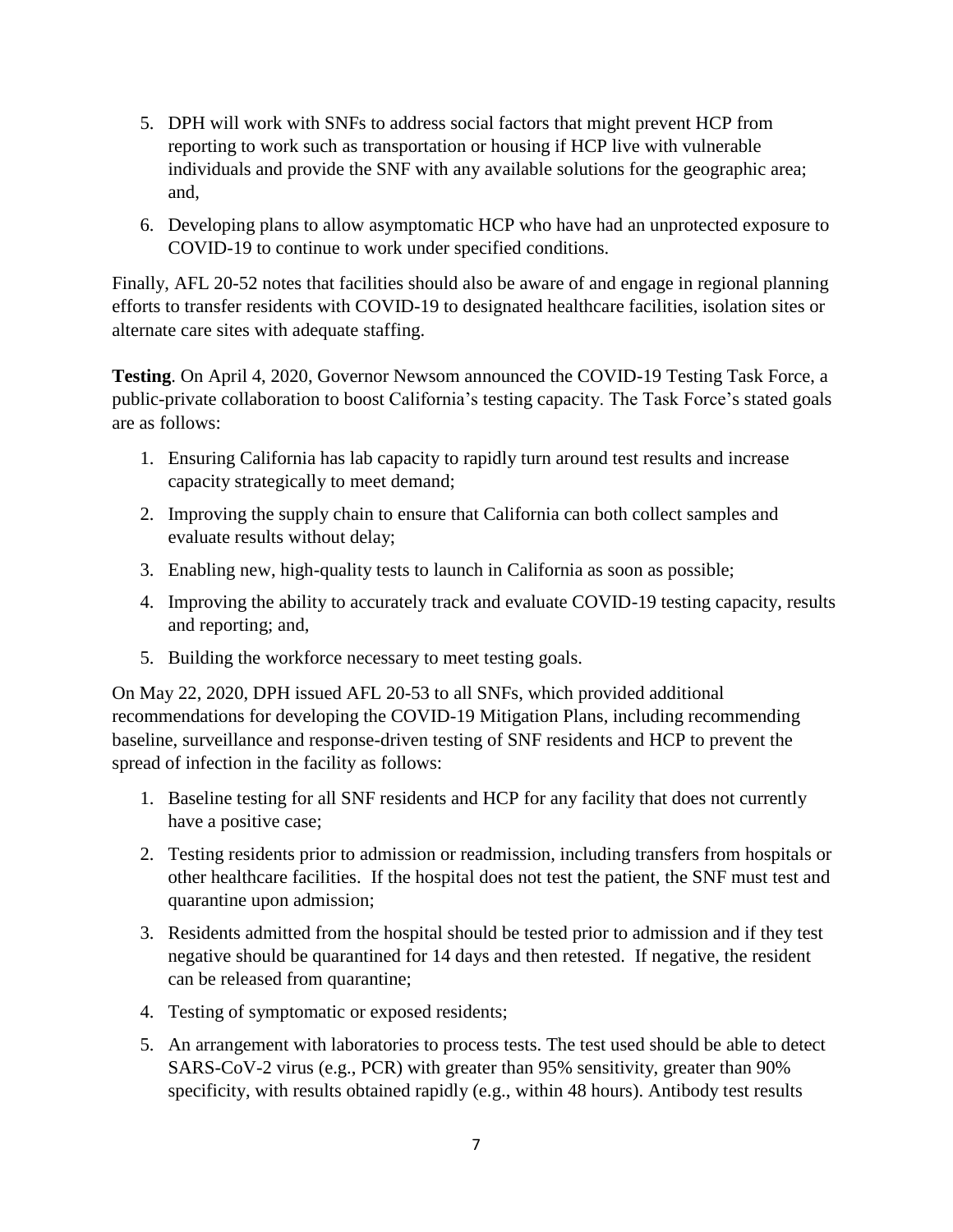should not be used to diagnose someone with an active SARS-CoV-2 (the virus that causes COVID-19) infection;

- 6. A procedure for addressing residents or staff who decline or are unable to be tested (e.g., if a symptomatic resident refuses testing in a facility with positive COVID-19 cases, they should be treated as positive);
- 7. Plans for use and follow-up of test results, including:
	- a. How results will be explained to the resident or HCP;
	- b. How to communicate information about any positive cases of residents or HCP in the facility to family members or responsible parties;
	- c. How results (positive or negative) will be tracked for residents and HCP at the facility, and methods for communication of facility results with the local health department;
	- d. How results will be used to guide implementation of infection control measures, resident placement, and HCP and resident cohorting;
	- e. How results will be communicated to ensure appropriate management when residents are transferred to other congregate settings;
	- f. Plans for serial retesting of residents and HCP who test negative and are still within 14 days of their last exposure to a positive resident or HCP in the facility; and,
	- g. Plans to address potential staffing shortages if positive HCP are excluded from work.

According to the Testing Taskforce website, priority for who is tested is as follows:

- 1. Hospitalized patients;
- 2. Symptomatic and asymptomatic HCPs, first responders, and other social service employees;
- 3. Symptomatic and asymptomatic persons over 65 years of age or any age with chronic medical conditions that increase the risk of severe COVID 19 illness;
- 4. Persons identified for testing by public health contact investigations and disease control activities in high-risk settings;
- 5. Screening of asymptomatic residents or employees of congregate living facilities including:
	- a. After positive cases have been identified in a facility; and,
	- b. Prior to resident admission or re-admission to a facility.
- 6. Symptomatic and asymptomatic persons in essential occupations (e.g., utility workers, grocery store workers, food supply workers, other public employees); and,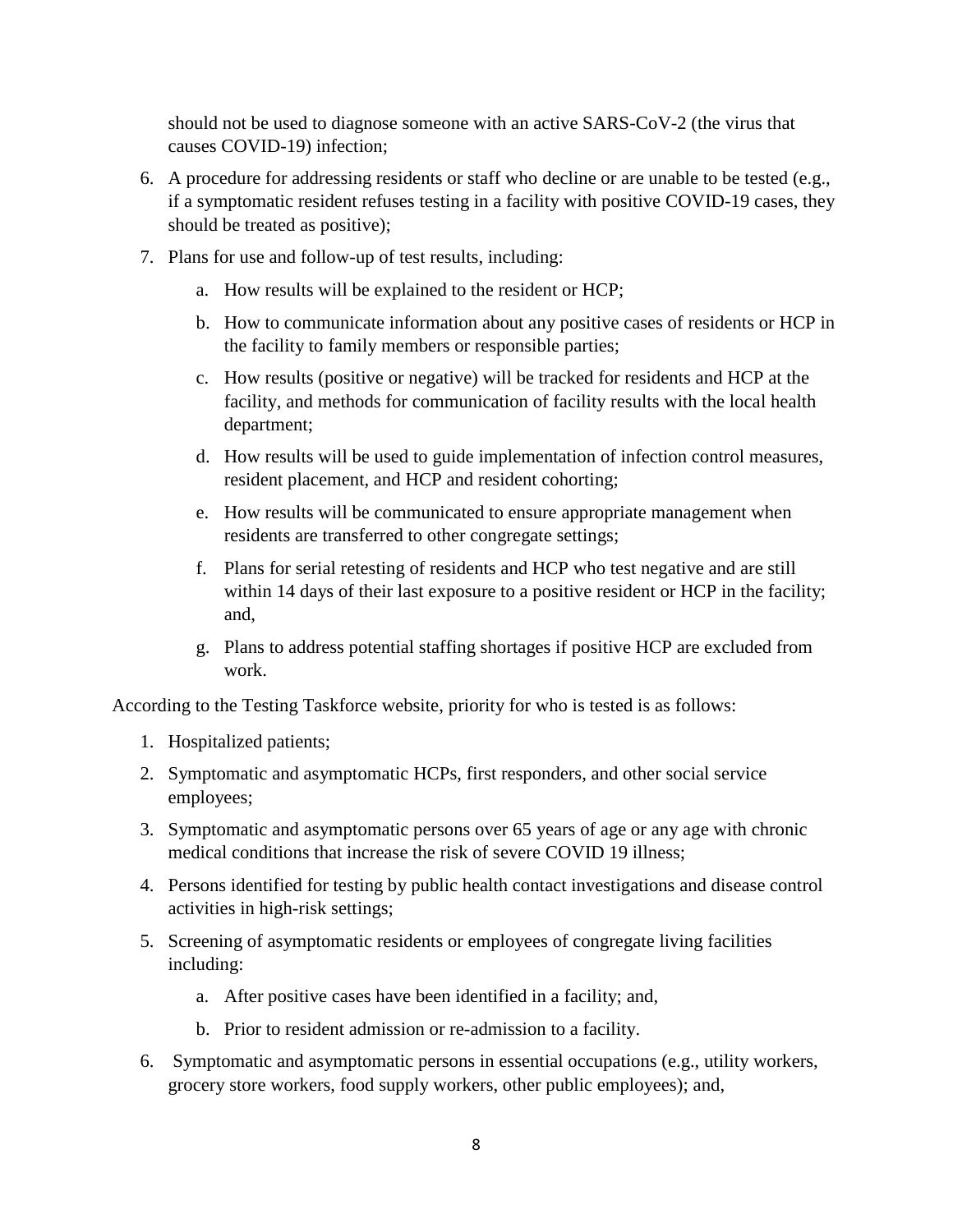7. Lower risk symptomatic persons.

A May 12, 2020, *CalMatters* article highlighted the lack of available testing to identify COVIDpositive patients and staff in SNFs. Dr. Mehrdad Ayati, a geriatrician who teaches at Stanford University's School of Medicine was quoted in the article as saying, "When you see the mortality rates around the world; the population that we need to do massive testing in is residents and health care workerss in skilled nursing facilities."

**Racial disparities**. As noted on the DPH COVID-19 web page, the differences in health outcomes related to COVID-19 are most stark in COVID-19 deaths. With nearly complete data on race and ethnicity for COVID-19 deaths, trends are clearly emerging. Overall, for adults 18 and older, Latinos, African Americans, and Native Hawaiians and Pacific Islanders are dying at disproportionately higher levels. The proportion of COVID-19 deaths in African Americans is approximately double their population representation across all adult age categories. For Native Hawaiians and Pacific Islanders, overall numbers are low, but there is a four-fold difference between the proportion of COVID-19 deaths and their population representation. According to a May 28, 2020 California Health Care Foundation Report, "How California Can Advance Health Equity in the COVID-19 Era," this pattern also holds true in SNFs. Those with more than 25% Black and Latino residents are more than twice as likely to have at least one COVID-19 case as SNFs with less than 5% Black and Latino residents, regardless of location, size, or quality rating.

There has been little discussion on how to resolve the issue of health disparities with respect to the COVID-19 outbreak.

**RECENT FEDERAL ACTION**. On May 22, 2020, HHS announced a \$4.9 billion targeted distribution from the Provider Relief Fund (PRF) to SNFs. Approximately \$98 billion of the PRF remains for future distributions. HHS has not yet provided details about how these allocations will be made, but HHS has about \$23 billion remaining for additional, targeted distributions. HHS details that each certified SNF with six or more beds will receive \$50,000, plus \$2,500 per bed. HHS notes that the additional funds are intended to help SNFs address critical needs such as labor, scaling up testing capacity, acquiring PPE, and other expenses related to the pandemic. SNF recipients must attest that they will only use the PRF payments for permissible purposes.

On June 1, 2020, CMS announced new enforcement actions it will take against SNFs in an effort to address the spread of COVID-19. CMS states that, of the roughly 80% of facilities that have complied with CDC reporting requirements, facilities have reported approximately 60,000 COVID-19 cases and nearly 26,000 deaths. Of those facilities that have reported the required data, approximately 25% reported at least one confirmed case of COVID-19, with 20% reporting at least one COVID-19-related fatality. CMS further found that lower quality ratings were associated with higher rates of infection in a facility. In response to these trends, CMS will leverage potential reductions in funding for states to drive 100% compliance with focused infection control SNF surveys.

CMS reports that states on average have completed 54.1% of the required number of focused infection control nursing home surveys. To increase compliance, CMS will require states to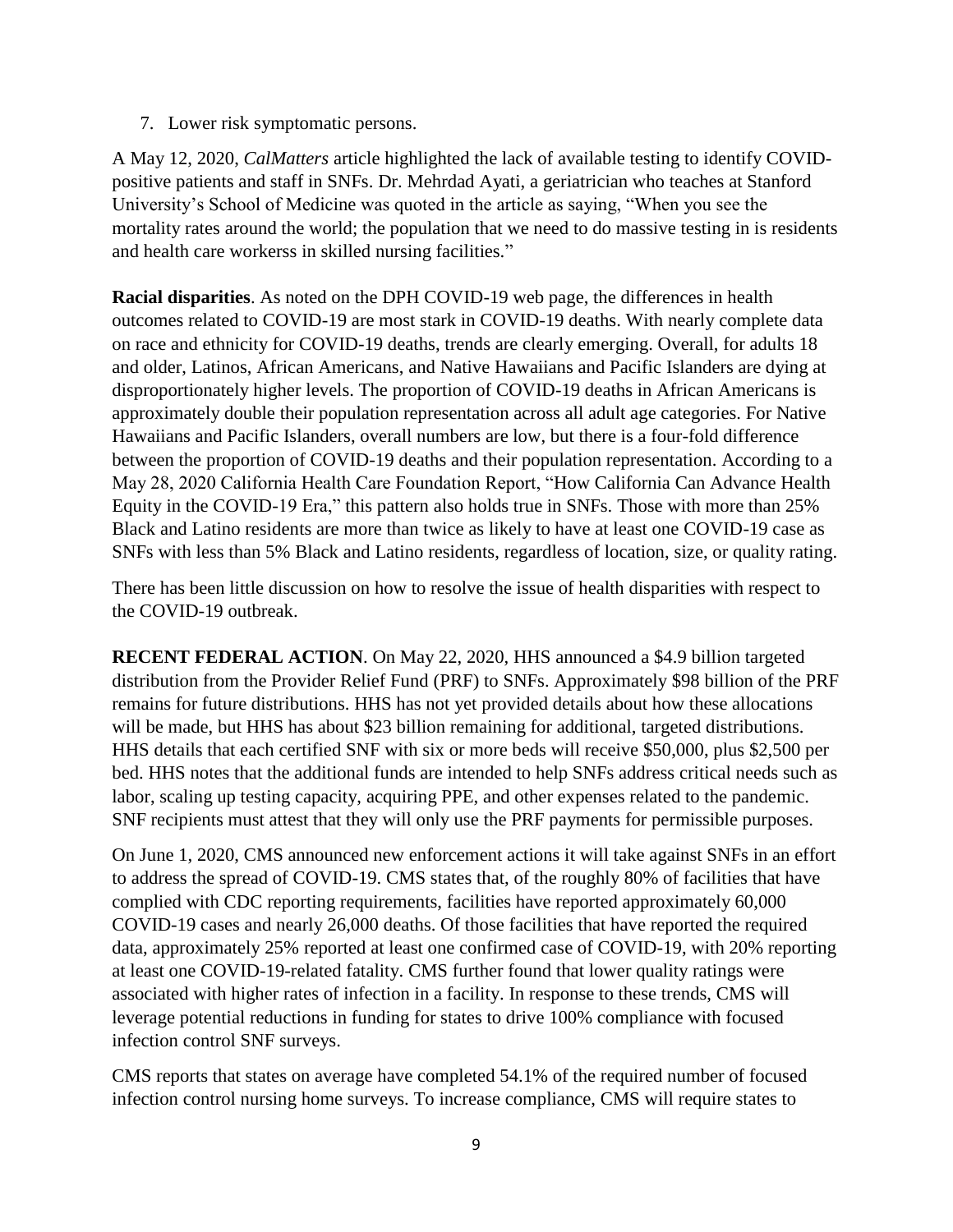submit a corrective action plan (CAP) to the agency if a state has not completed 100% of these nursing home surveys by July 31, 2020. The CAP must specify how a state will meet this 100% mark within a 30-day period. If a state has still not met the 100% mark during this 30-day period, CMS will reduce the state's CARES Act funding allocation by up to 10 percent. Failure to achieve a 100% survey rate after an additional 30-day period could result in funding reductions of an additional 5 percent. CMS states it will redistribute any withheld money to states that have successfully completed 100% of the required surveys.

According to CMS data, as of June 1, 2020, California has completed surveys of 94.7% of its SNFs.

CMS will also implement new penalties on SNFs that exhibit any deficiencies associated with infection control requirements. The severity of the penalties will increase in step with the level of deficiency. On the low end, a facility with an infection control deficiency that has not had a deficiency cited within the last year will be required to develop a *Directed Plan of Correction,* and in some cases may be subject to discretionary denial of new admissions with 45-days to rectify any infection control deficiencies. On the high end, a facility cited with infection control deficiencies at the immediate jeopardy level will be subject to Directed Plan of Correction requirements, denial of payment for new admissions, and will incur a civil monetary penalty. While CMS does not offer a range at this particular level of deficiency, CMS noted in other, less severe cases that facilities would be subject to penalty amounts of up to \$20,000 per instance.

**MOVING FORWARD.** During a May 21, 2020 call with legislators, DPH outlined some early thoughts on how to respond to the COVID outbreaks in SNFs. Ideas included:

- 1. Developing a more targeted testing plan, focusing first on high-risk facilities;
- 2. Increasing the IP workforce in SNFs and the Public Health workforce;
- 3. Ongoing IP education of staff;
- 4. Changing the face of quality requirements by increasing the number of surveyors in facilities, and the frequency of inspections;
- 5. Increasing the state's access to real-time data by potentially developing a mobile app for surveyors enabling faster reporting of deficiencies; and,
- 6. Developing predictive analysis, potentially through the mobile app, to provide additional data to help predict where problems will arise.

While these ideas show a desire on the part of DPH to continue to improve the state's response to COVID-19 in SNFs, it is unclear how soon they could be implemented, if at all, especially given the state's current budget deficit. Additionally, the Governor's May Revision budget proposal to eliminate Adult Day Health Care/Community Based Adult Services (ADHC/CBAS) and the Multi-Purpose Senior Services Program (MSSP) could force this population into SNFs, increasing their risk of contracting COVID-19, as well as costs to the state.